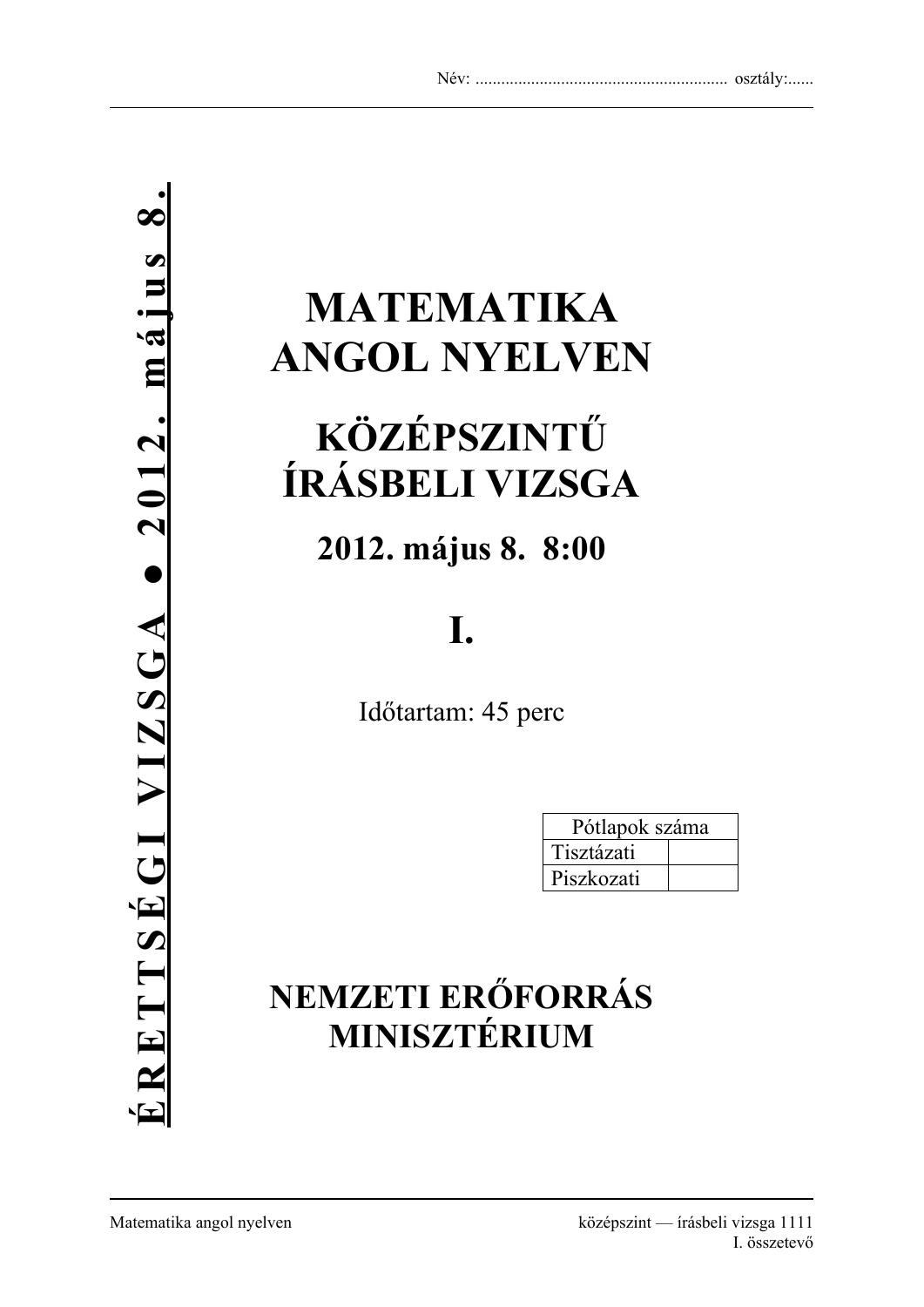### **Instructions to candidates**

- 1. The time allowed for this examination paper is 45 minutes. When that time is over, you will have to stop working.
- 2. You may solve the problems in any order.
- 3. In solving the problems, you are allowed to use a calculator that cannot store and display verbal information. You are also allowed to use any book of four-digit data tables. The use of any other electronic devices, or printed or written material is forbidden.
- 4. **Write the final answers in the appropriate frames.** You are only required to write down details of the solutions if you are instructed by the problem to do so.
- 5. Write in pen. The examiner is instructed not to mark anything in pencil, other than diagrams. Diagrams are allowed to be drawn in pencil. If you cancel any solution or part of a solution by crossing it over, it will not be assessed.
- 6. Only **one** solution to each problem will be assessed. In the case of more than one attempt to solve a problem**,** indicate clearly which attempt you wish to be marked.
- 7. **Do not write anything in the grey rectangles.**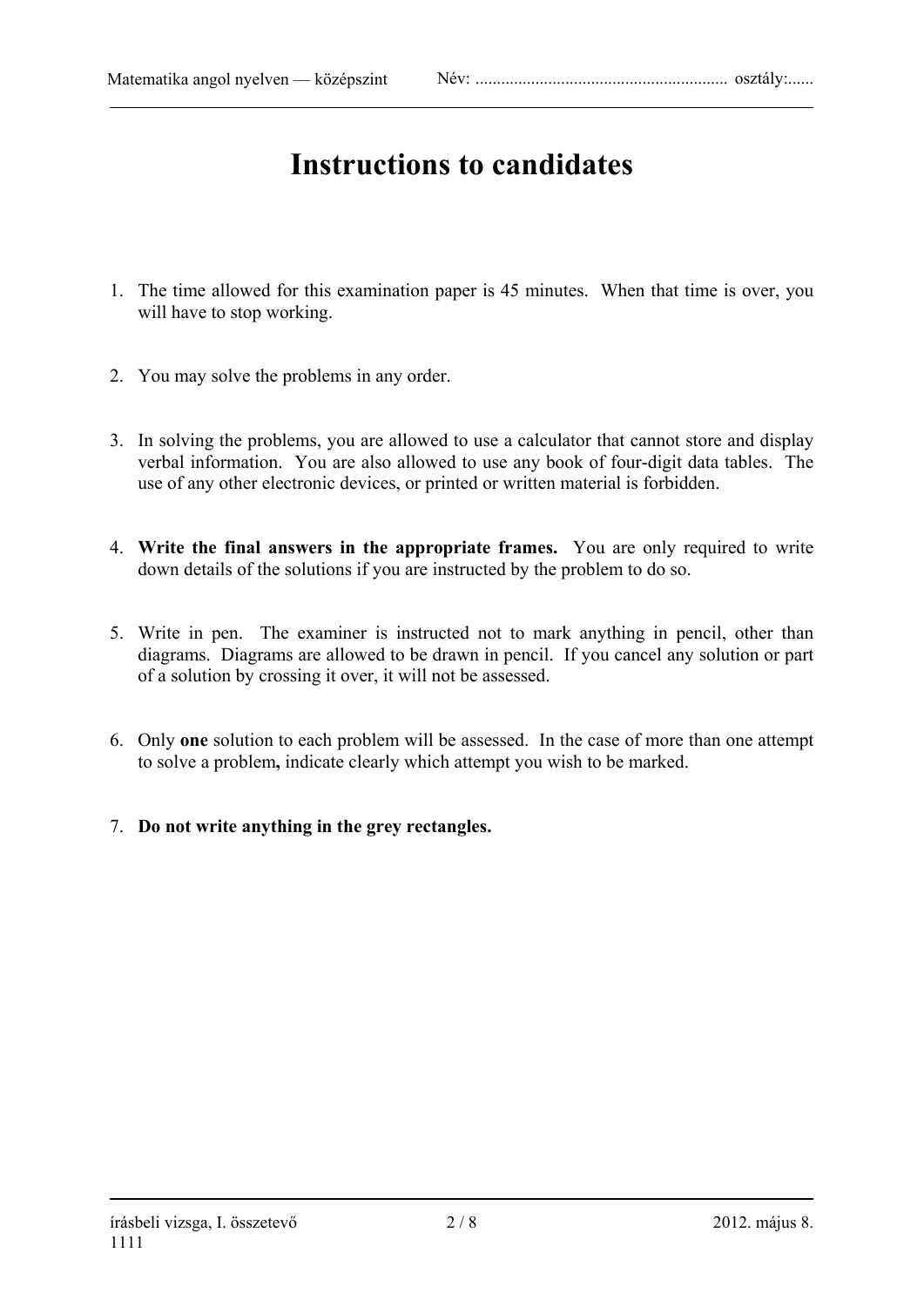**1.** The function *f* is defined by the formula  $f(x) = \frac{1}{x-3}$  on the set of real numbers not equal to 3. For what real number *x* is the value of function *f* equal to  $\frac{1}{20}$ ?

**2.** The vectors **a** and **b** are the two vectors drawn from an acute-angled vertex of a rhombus to the two adjacent vertices. Express in terms of **a** and **b** the vector of the diagonal drawn from the same vertex.

| The vector in question is | 2 points |  |
|---------------------------|----------|--|
|                           |          |  |

**3.** Find the real number *x* for which the following equation is true:  $2^{-x} = 8$ 

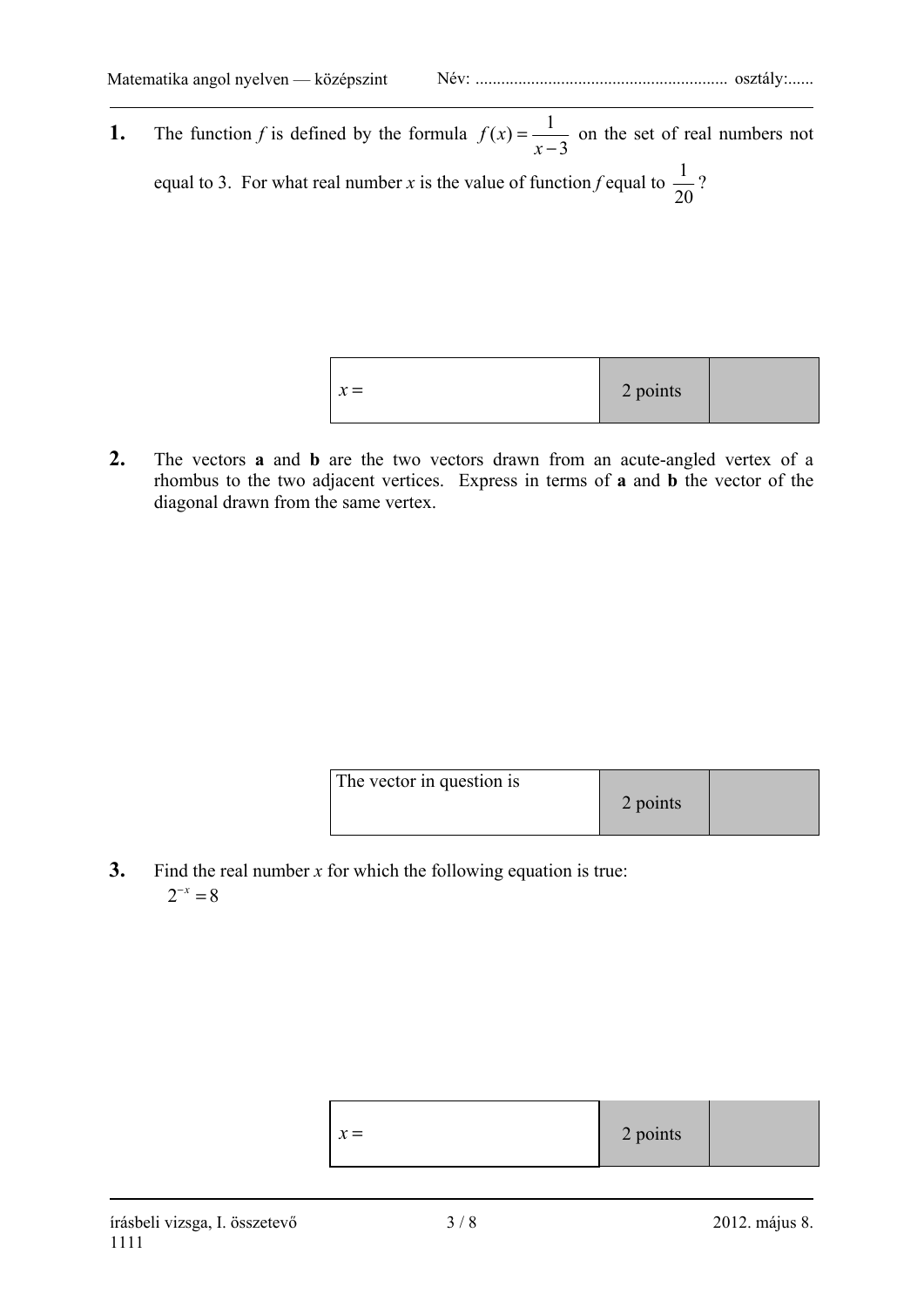**4.** Which of the graphs below represents the function *g*:  $\mathbf{R} \rightarrow \mathbf{R}$ ,  $g(x) = 2|x+1|$ ? What is the zero of the function *g*?



**5.** In how many different ways is it possible to select exactly four out of six books recommended for reading?

| The number of possible |          |  |
|------------------------|----------|--|
| selections:            | 2 points |  |

1 point

**6.** Given the information below, represent the sets *A* and *B* in a diagram, and list the elements of the set  $A \cap B$ .

*A*∪ *B* = { x; y; z; u; v; w }, *A* \ *B*={ z; u }, *B* \ *A*={ v; w }.

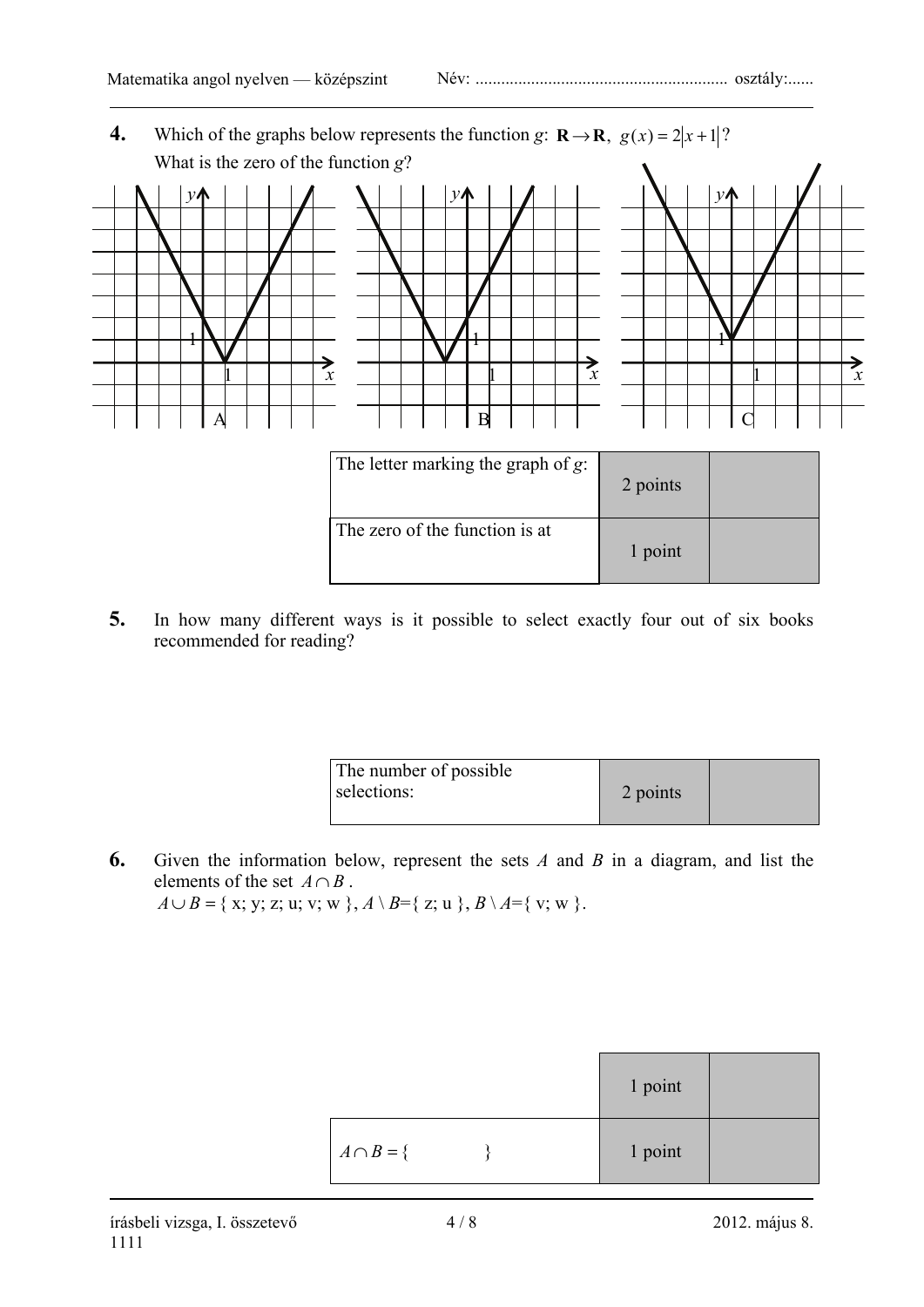**7.** The percentage increase of the value of an investment paper is 10% every year. If its present value is 50 000 forints, how much will it be worth in two years? Explain your answer.

|                                | 2 points |  |
|--------------------------------|----------|--|
| The value of the paper will be | 1 point  |  |

**8.** N=437*y*51 denotes a six-digit number in decimal notation. Given that *N* is divisible by three, find the possible values of the digit *y*.

| The possible values of the digit $y$ : | 2 points |  |
|----------------------------------------|----------|--|
|----------------------------------------|----------|--|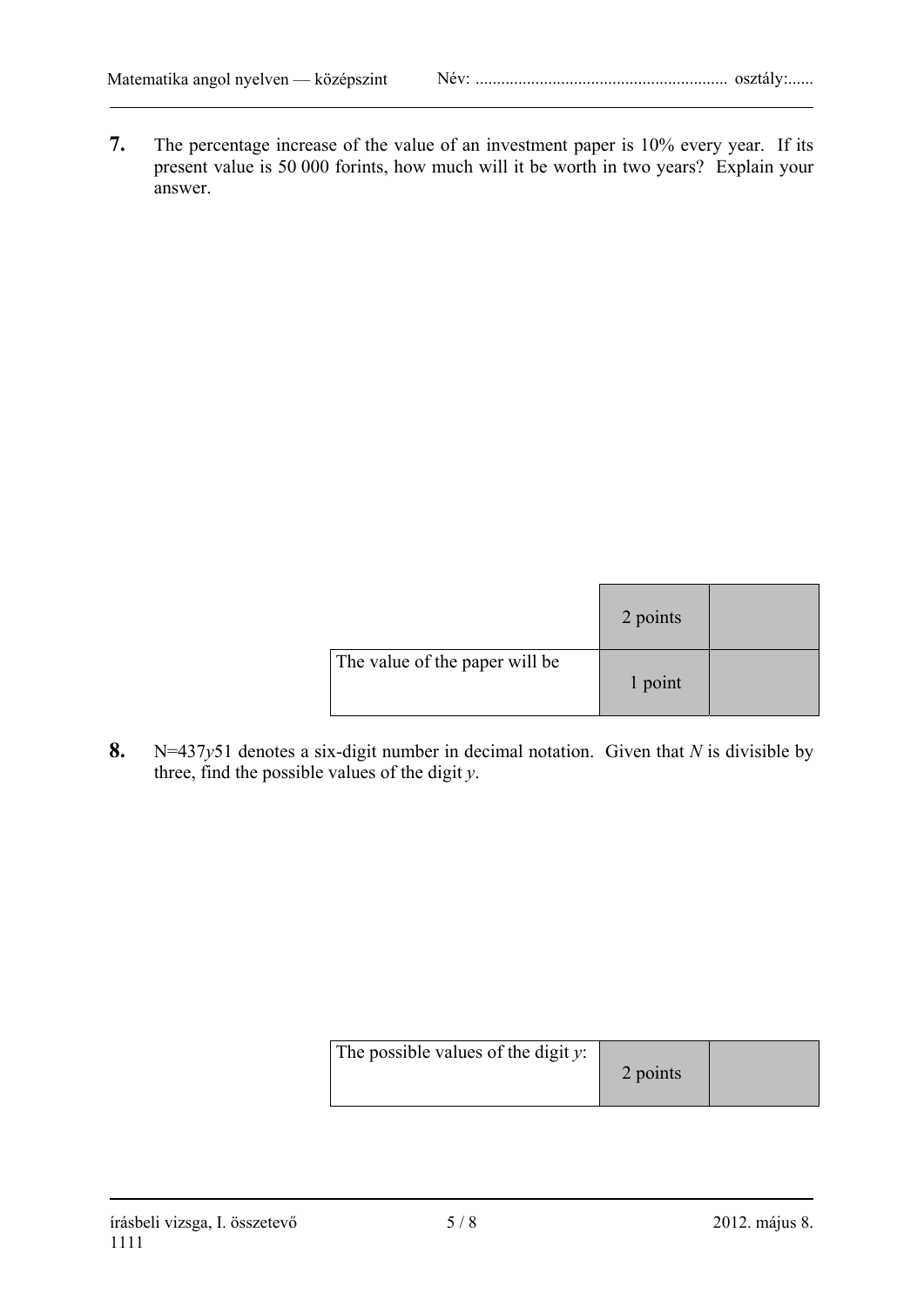**9.** At which point of the domain does the function *f*: **R** $\rightarrow$  **R**,  $f(x) = -(x-6)^2 + 3$  have its maximum, and what is the maximum value?

| The maximum occurs at | 1 point |  |
|-----------------------|---------|--|
| Maximum value:        | 1 point |  |

**10.** There are five passengers travelling in a railway compartment. One passenger knows three of the others, there are three who know two fellow passengers each, and there is one who knows only one other passenger. (Acquaintances are mutual.) Draw a possible graph representing the acquaintances in this group of five people.

| A possible graph of<br>acquaintances: | 3 points |  |
|---------------------------------------|----------|--|
|                                       |          |  |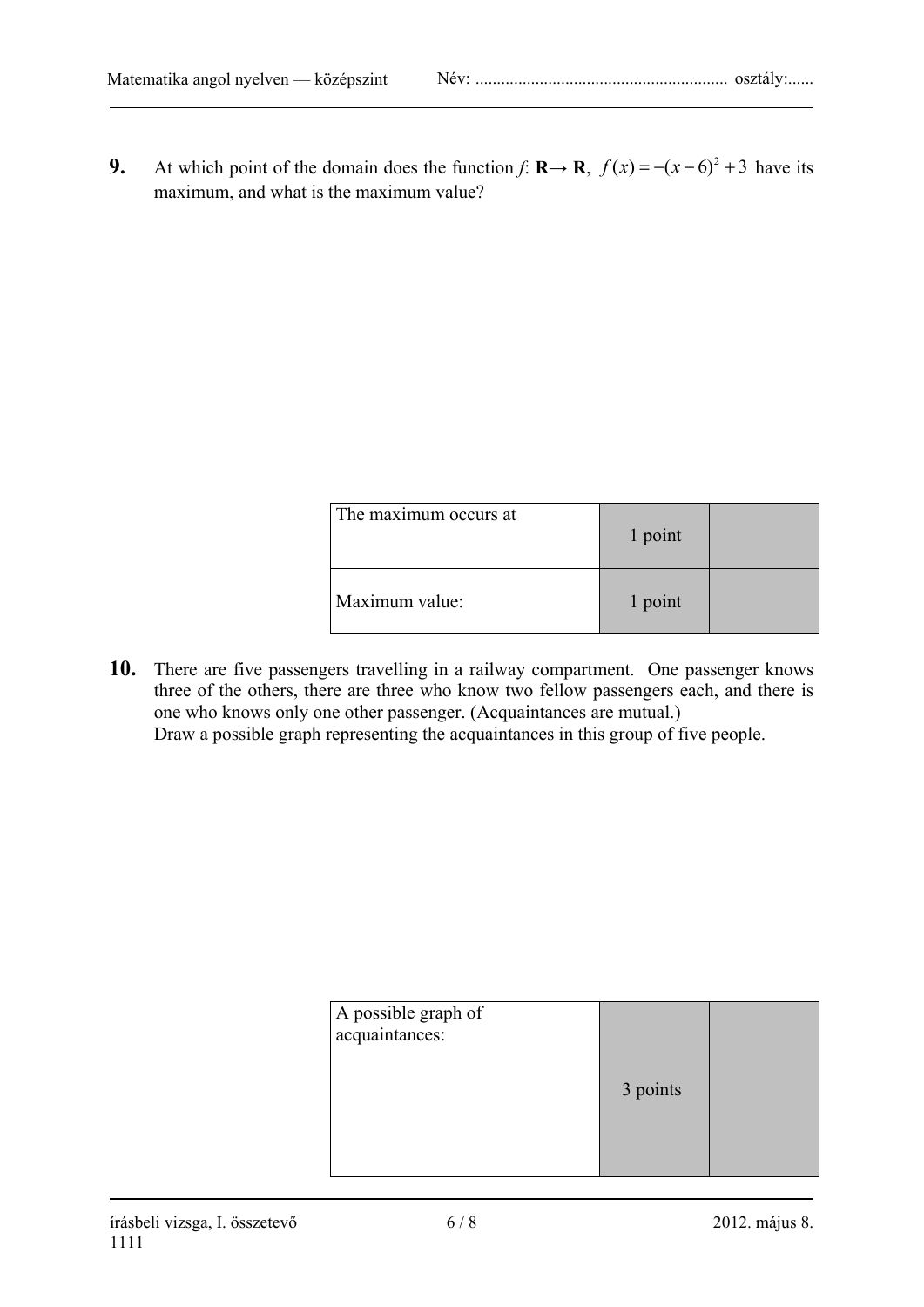**11.** Determine the coordinates of the centre of the circle of equation  $x^2 + y^2 - 4x + 2y = 0$ . What is the radius of the circle? Explain your answer.

|         | 2 points |  |
|---------|----------|--|
| Centre: | 1 point  |  |
| Radius: | 1 point  |  |

**12.** Decide about each of the statements below whether it is true or false.

A: Out of two real numbers, the one with a larger square is larger.

B: If a number is divisible by both 5 and 15, then it is also divisible by their product.

C: The cosine of the smaller angle out of two different acute angles is larger.

| $A$ : | 1 point |  |
|-------|---------|--|
| $B$ : | 1 point |  |
| C:    | 1 point |  |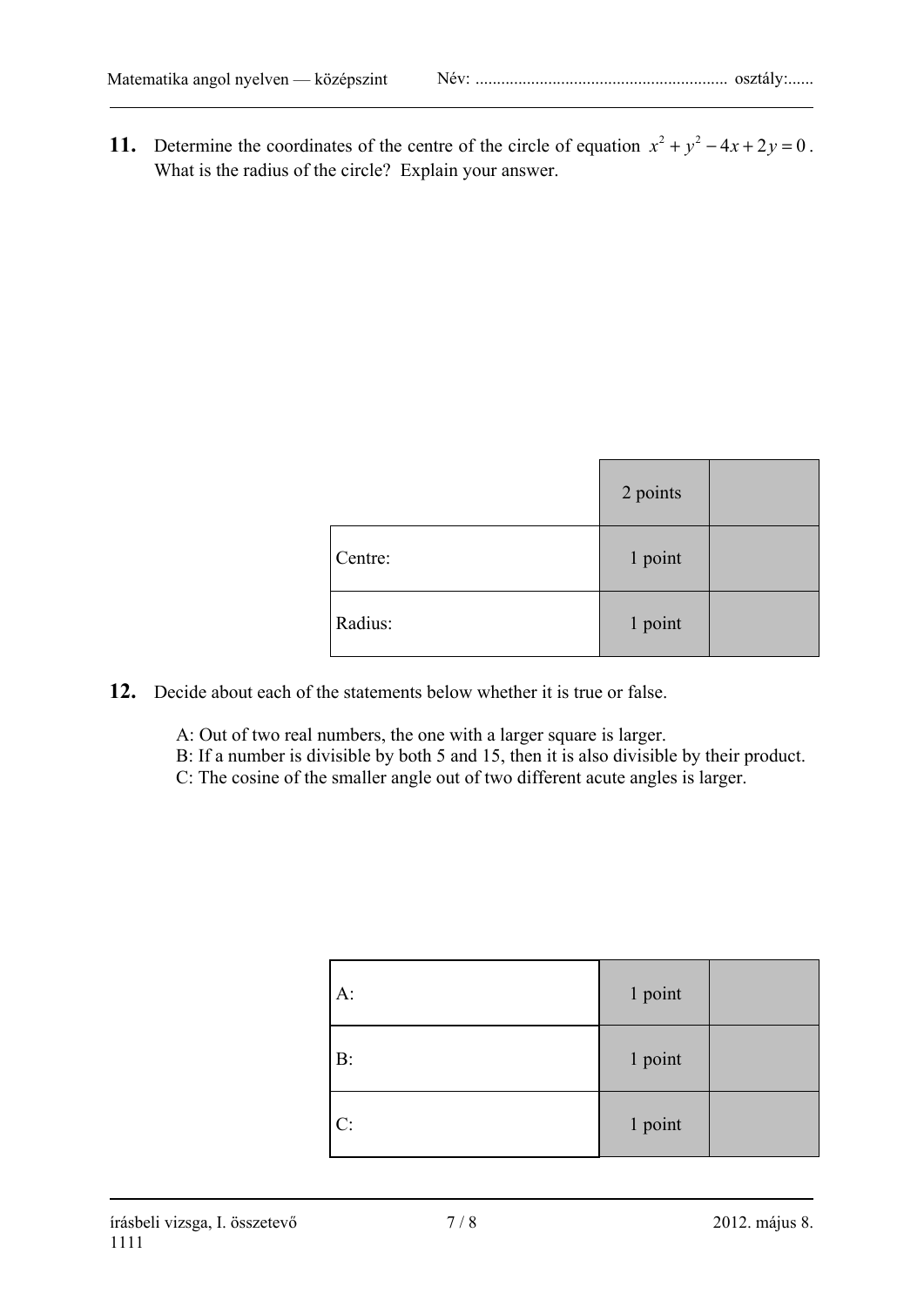|        |              | maximum        | points  |
|--------|--------------|----------------|---------|
|        |              | score          | awarded |
|        | Question 1   | 2              |         |
|        | Question 2   | $\overline{2}$ |         |
|        | Question 3   | $\overline{2}$ |         |
|        | Question 4   | 3              |         |
|        | Question 5   | $\overline{2}$ |         |
| Part I | Question 6   | $\overline{2}$ |         |
|        | Question 7   | $\overline{3}$ |         |
|        | Question 8   | 2              |         |
|        | Question 9   | $\overline{2}$ |         |
|        | Question 10  | 3              |         |
|        | Question 11  | 4              |         |
|        | Question 12  | 3              |         |
|        | <b>TOTAL</b> | 30             |         |

date examiner

|                  | elért pontszám egész | programba beírt       |
|------------------|----------------------|-----------------------|
|                  | számra kerekítve /   | egész pontszám        |
|                  | score rounded to     | integer score entered |
|                  | integer              | in program            |
| I. rész / Part I |                      |                       |

\_\_\_\_\_\_\_\_\_\_\_\_\_\_\_\_\_\_\_\_\_\_\_\_\_\_\_\_\_\_\_\_\_\_\_\_\_\_\_\_\_\_\_\_\_\_\_\_\_\_\_\_\_\_\_\_\_\_\_\_\_\_\_\_\_\_\_\_\_\_\_\_\_\_

javító tanár / examiner jegyző / registrar

dátum / date dátum / date

Megjegyzések:

1. Ha a vizsgázó a II. írásbeli összetevő megoldását elkezdte, akkor ez a táblázat és az aláírási rész maradjon üresen!

2. Ha a vizsga az I. összetevő teljesítése közben megszakad, illetve nem folytatódik a II. összetevővel, akkor ez a táblázat és az aláírási rész kitöltendő!

#### Remarks.

1. If the candidate has started working on Part II of the written examination, then this table and the signature section remain blank.

2. Fill out the table and signature section if the examination is interrupted during Part I or it does not continue with Part II.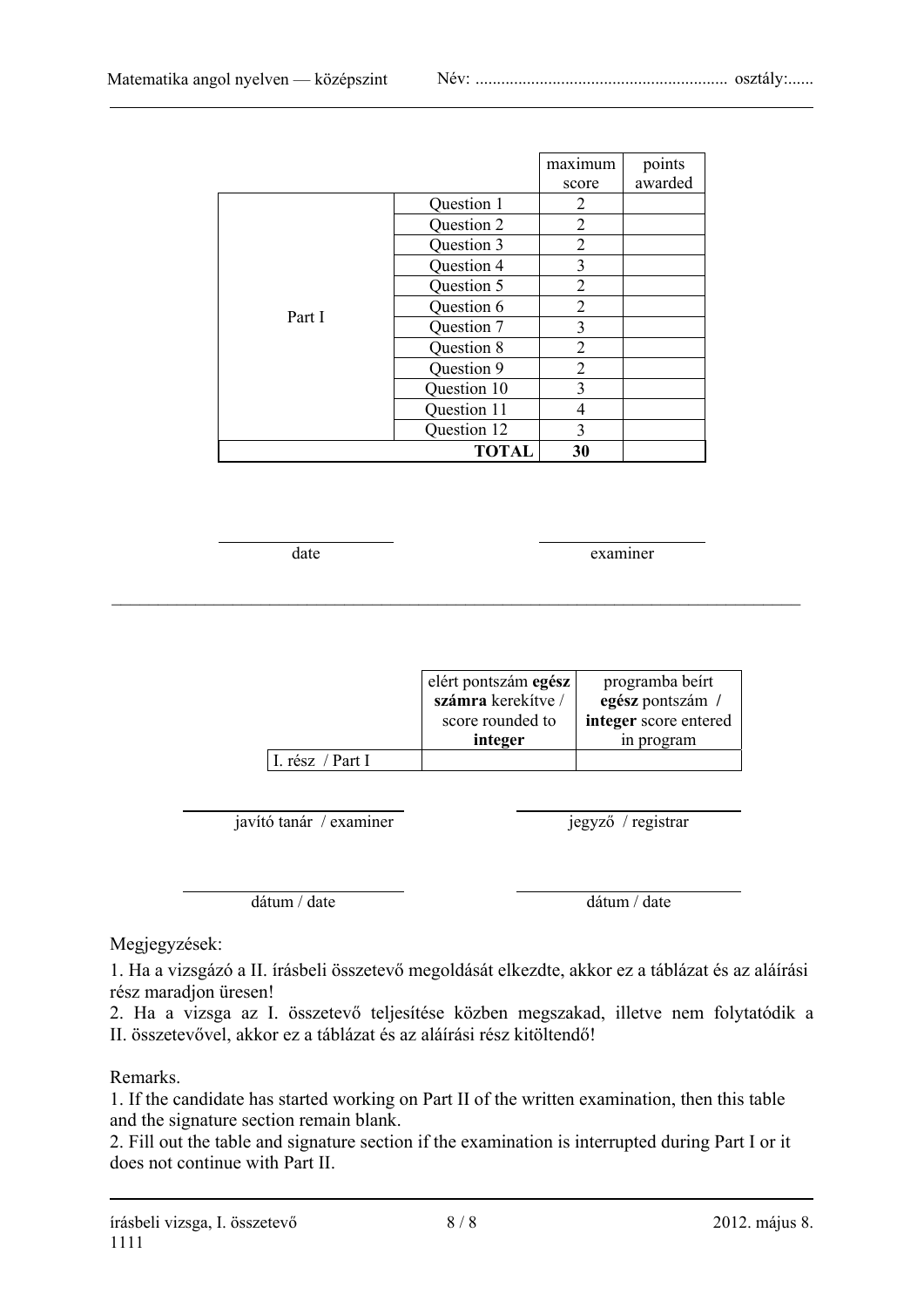# **MATEMATIKA ANGOL NYELVEN**

## **KÖZÉPSZINTŰ ÍRÁSBELI VIZSGA**

**2012. május 8. 8:00** 

## **II.**

Időtartam: 135 perc

| Pótlapok száma |  |
|----------------|--|
| Tisztázati     |  |
| Piszkozati     |  |

## **NEMZETI ERŐFORRÁS MINISZTÉRIUM**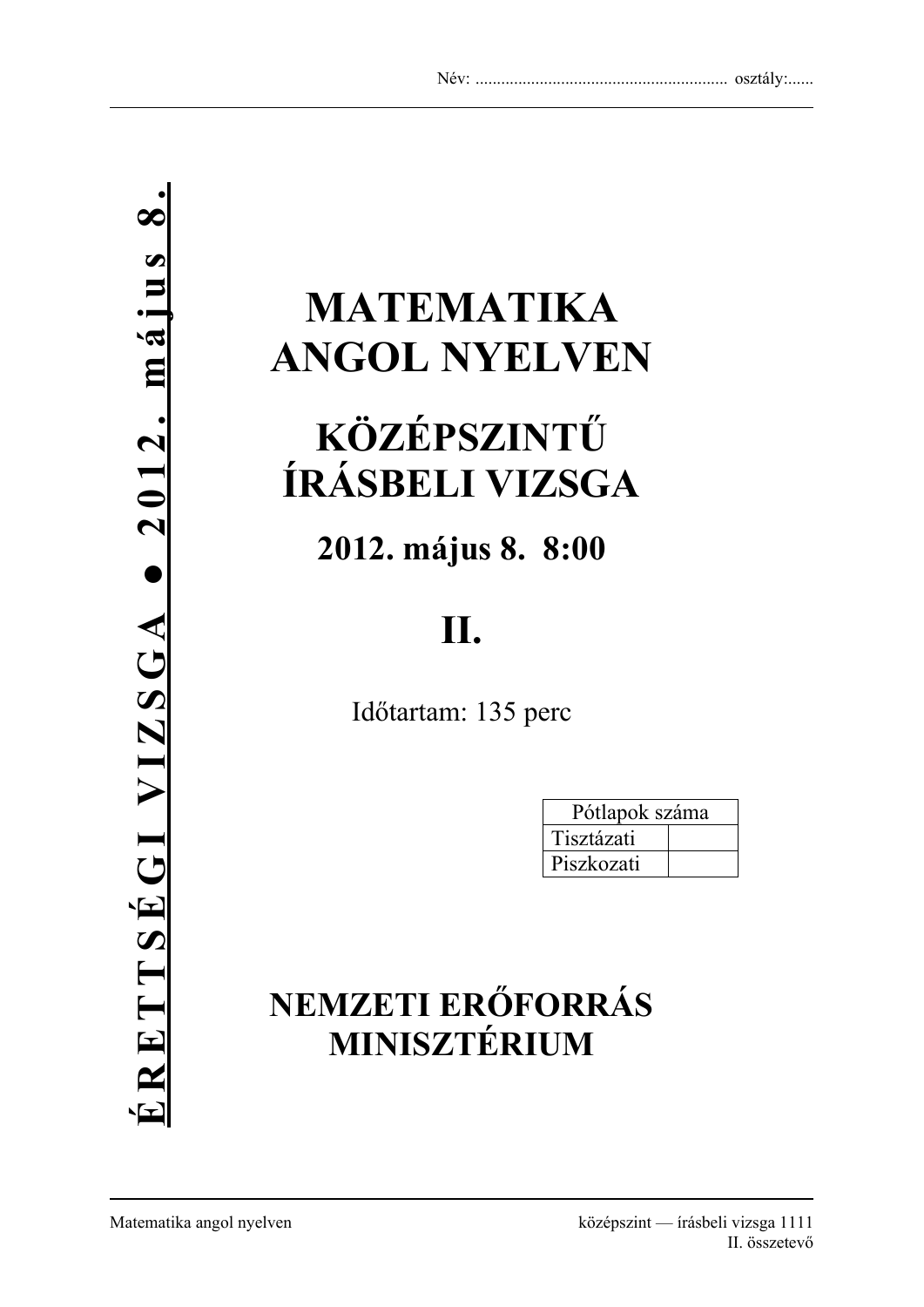| Matematika angol nyelven — középszint |  |  |
|---------------------------------------|--|--|
|---------------------------------------|--|--|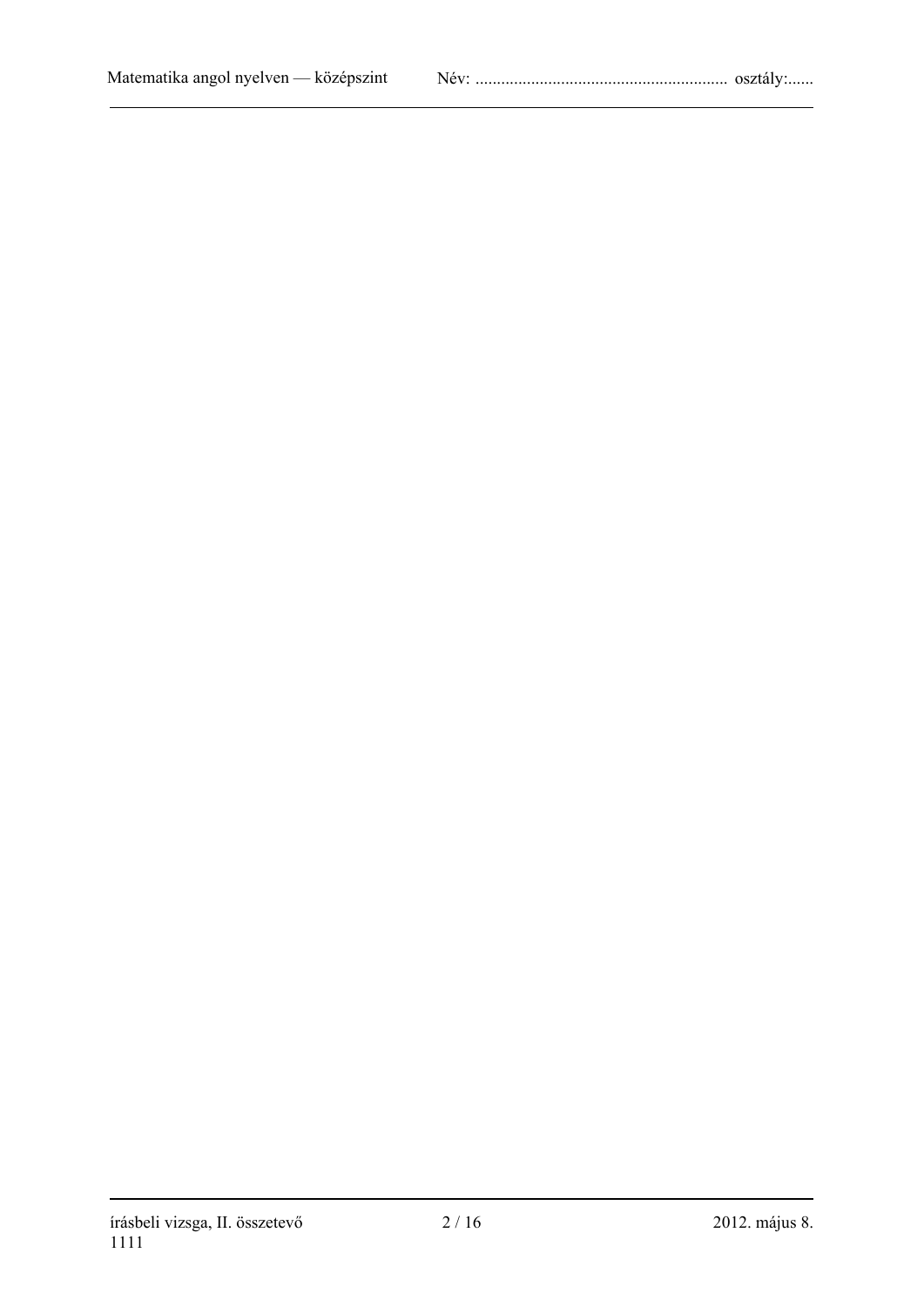### **Instructions to candidates**

- 1. The time allowed for this examination paper is 135 minutes. When that time is over, you will have to stop working.
- 2. You may solve the problems in any order.
- 3. In part **B**, you are only required to solve two out of the three problems**. When you have finished the examination paper, write in the square below the number of the problem NOT selected.** *If it is not clear* for the examiner which problem you do not want to be assessed, then problem 18 will not be assessed.



- 4. In solving the problems, you are allowed to use a calculator that cannot store and display verbal information. You are also allowed to use any book of four-digit data tables. The use of any other electronic devices, or printed or written material is forbidden.
- 5. **Always write down the reasoning used in obtaining the answers, since a large part of the attainable points will be awarded for that.**
- 6. **Make sure that the calculations of intermediate results are also possible to follow.**
- 7. In solving the problems, theorems studied and given a name in class (e.g. the Pythagorean theorem or the altitude theorem) do not need to be stated precisely. It is enough to refer to them by the name, *but their applicability needs to be briefly explained.*
- 8. Always state the final result (the answer to the question of the problem) in words, too.
- 9. Write in pen. The examiner is instructed not to mark anything in pencil, other than diagrams. Diagrams are allowed to be drawn in pencil. If you cancel any solution or part of a solution by crossing it over, it will not be assessed.
- 10. Only one solution to each problem will be assessed. In the case of more than one attempt to solve a problem, **indicate clearly** which attempt you wish to be marked.
- 11. **Do not write anything in the grey rectangles.**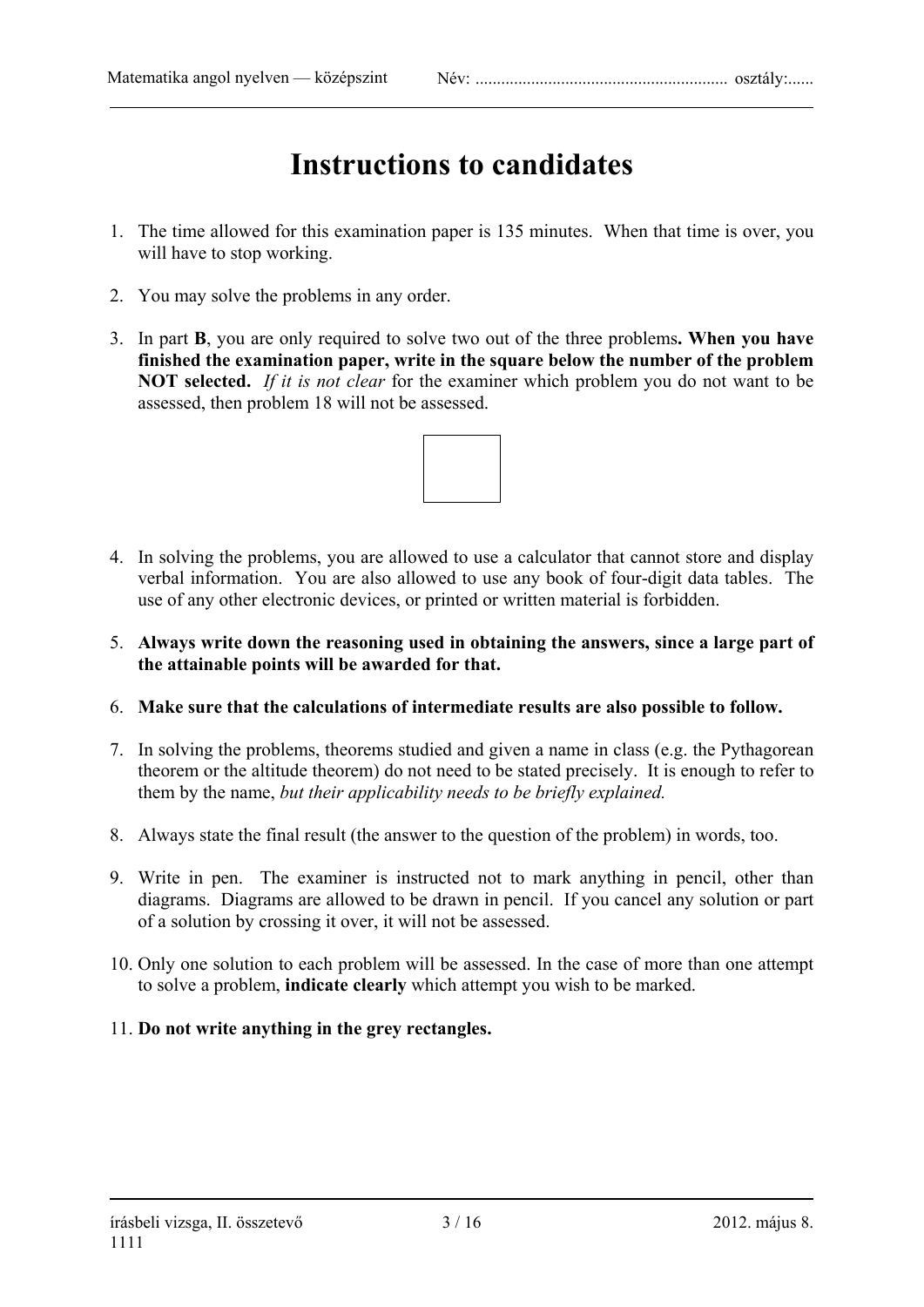### **A**

- **13.** The tenth term of an arithmetic progression is 10 and its common difference is 4.
	- **a)** Paul states that the tenth term of the sequence in binary notation is 1011. Is he right? Prove or disprove his statement.
	- **b)** What is the first term of the sequence?
	- **c)** Find the smallest term in the sequence that is a three-digit number. What is the index of this term?
	- **d)** Consider the set of two-digit positive terms of the sequence. How many elements does the set have?

| a)         | 3 points  |  |
|------------|-----------|--|
| b)         | 2 points  |  |
| c)         | 4 points  |  |
| d)         | 3 points  |  |
| <b>T.:</b> | 12 points |  |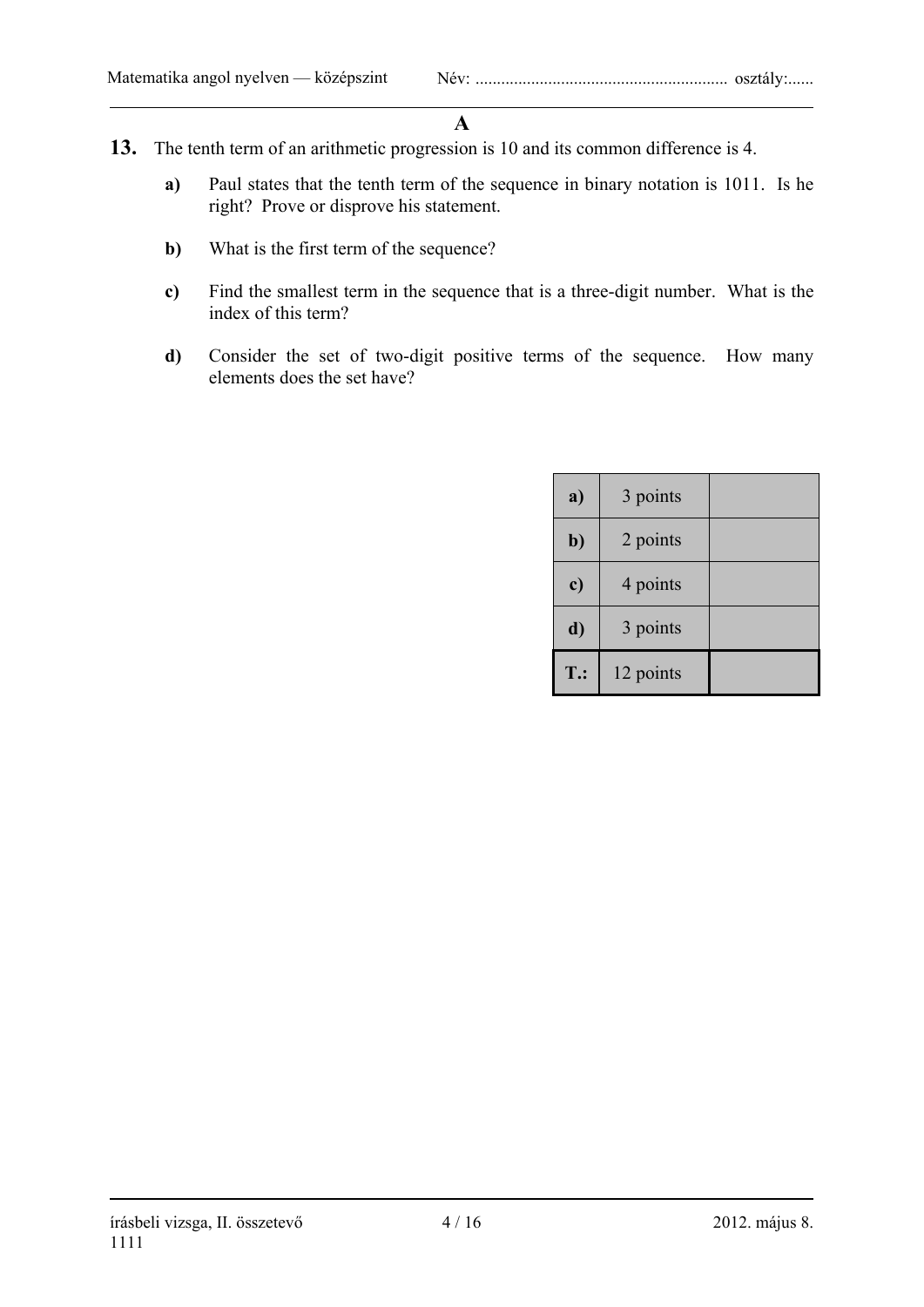| Matematika angol nyelven — középszint |  |  |
|---------------------------------------|--|--|
|---------------------------------------|--|--|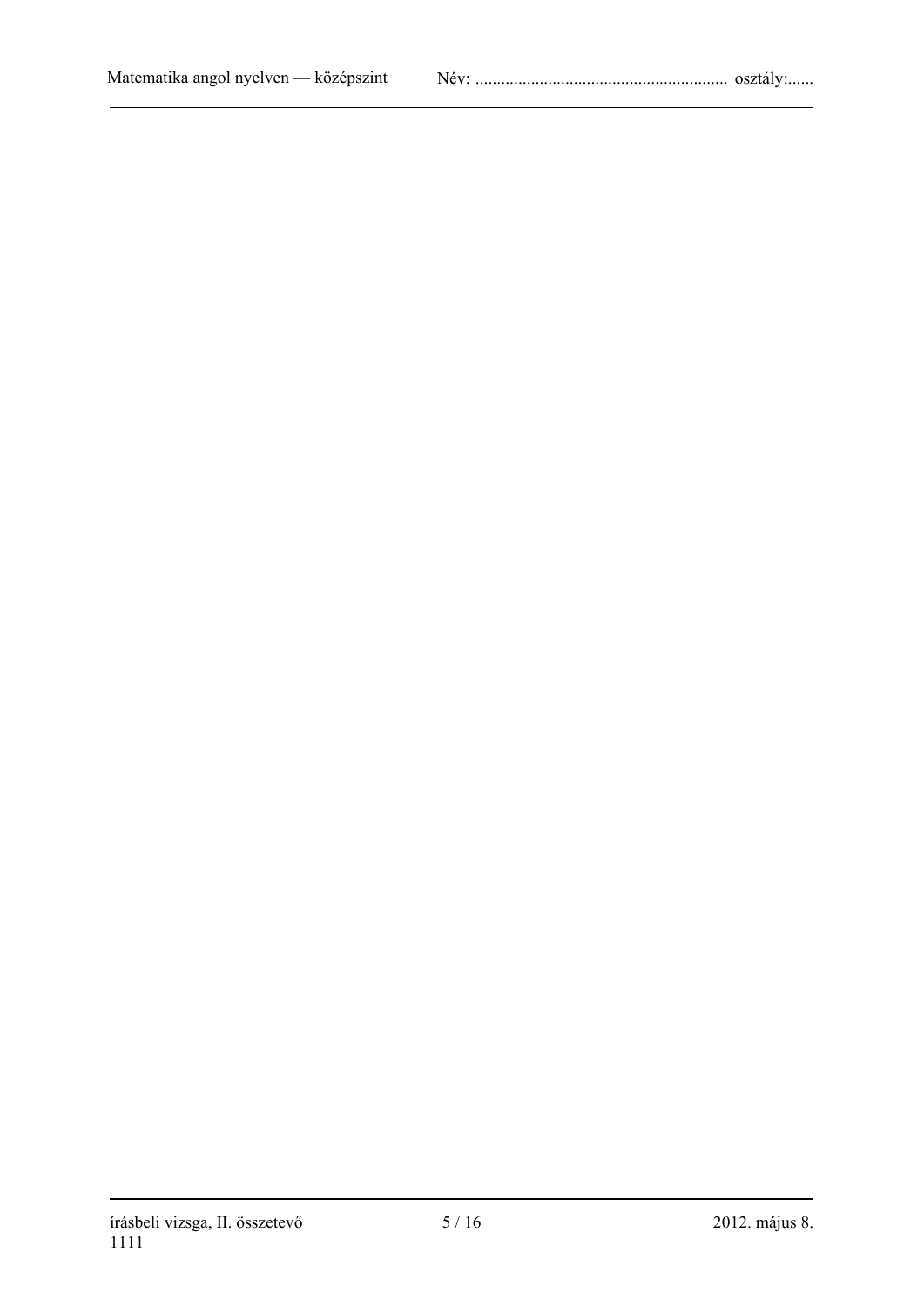- **14.** The population of Ailington is 12 320. According to statistics issued by Ailington Hospital, 1978 of the inhabitants were hospitalised during the previous year.
	- **a)** What is the probability that an inhabitant of Ailington selected at random was treated in the hospital of the town in the previous year? Round the probability to two decimal places.

Among those treated in hospital in that year, there were 138 people under the age of 18 years, 633 people between 18 and 60 years, and the rest of them were older. 24% of the population of the town are over 60 years, 18% are under 18. (In calculations, you can assume that there was no significant change in the given data during the course of the year.)

- **b)** Draw a pie chart representing the age distribution of the people treated in hospital. Write down all calculations used in making the pie chart.
- **c)** How much will the probability calculated in **a)** increase or decrease if the random person is selected from the inhabitants over the age of 60 years?

| a)     | 3 points  |  |
|--------|-----------|--|
| b)     | 5 points  |  |
| c)     | 4 points  |  |
| $T$ .: | 12 points |  |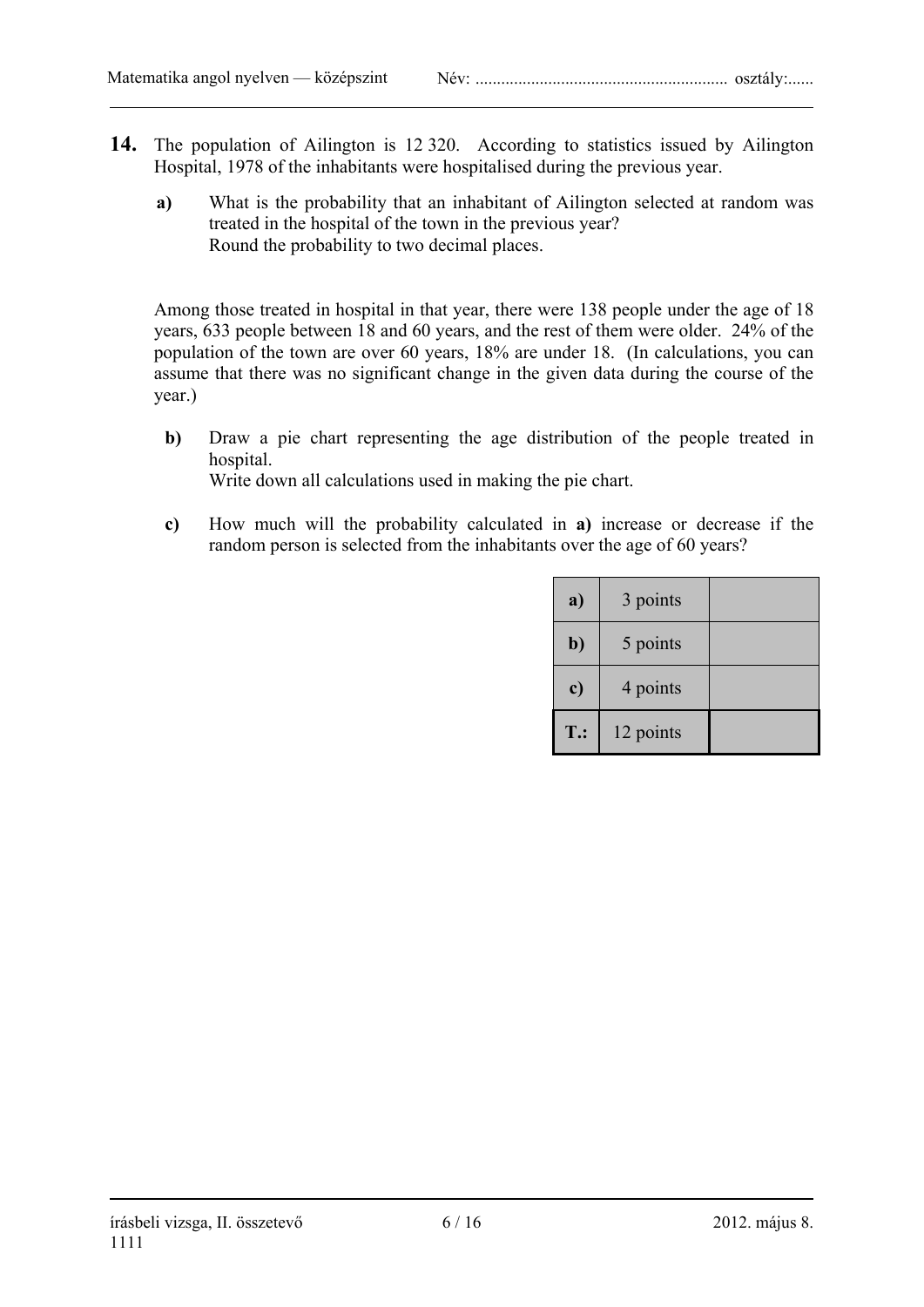| Matematika angol nyelven — középszint |  |  |
|---------------------------------------|--|--|
|---------------------------------------|--|--|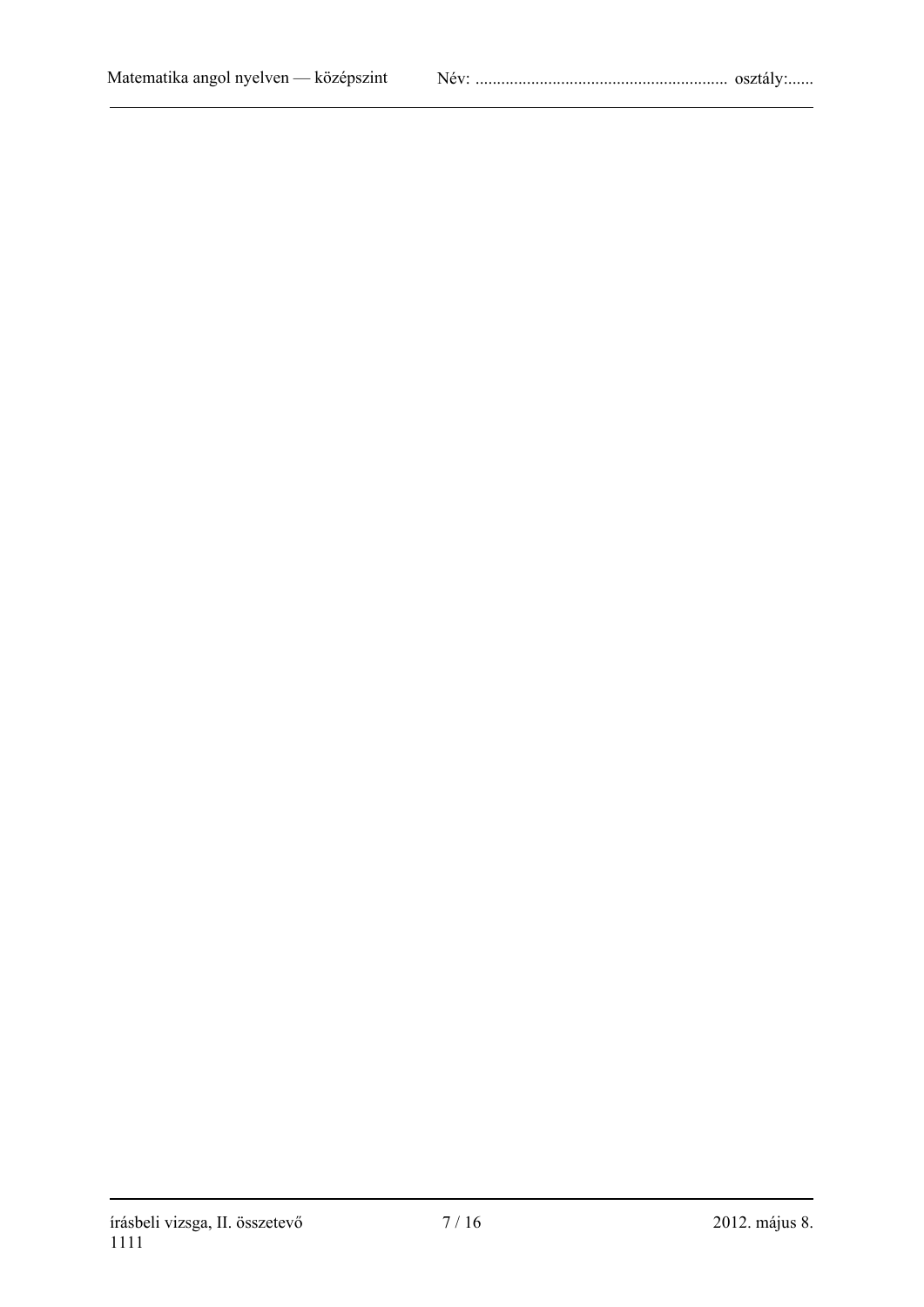**15.** The diagram below was created by surveyors. It represents points in a horizontal plane. Point Q is separated from the other points by a river.

The surveyor working in point A was 720 metres away from point P, and he saw the points P and Q in a straight line. He measured the angle PAB to be 53°.

The surveyor standing at point B, 620 metres away from A, measured the angle ABQ to be 108°.

Use the given information to calculate the distances *BP, PQ* and *BQ*. Round your answers to the nearest metre. Q

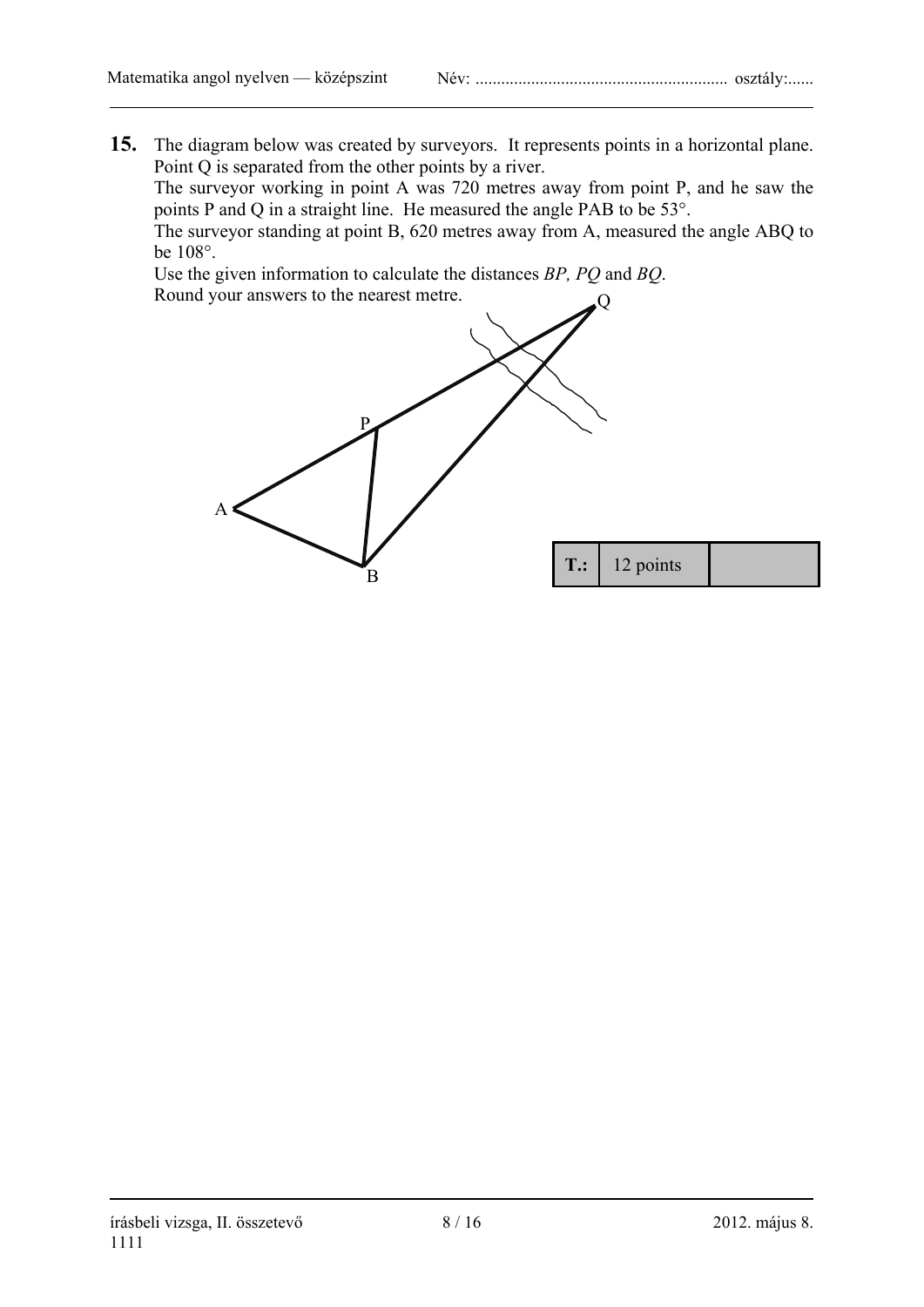| Matematika angol nyelven — középszint |  |  |
|---------------------------------------|--|--|
|---------------------------------------|--|--|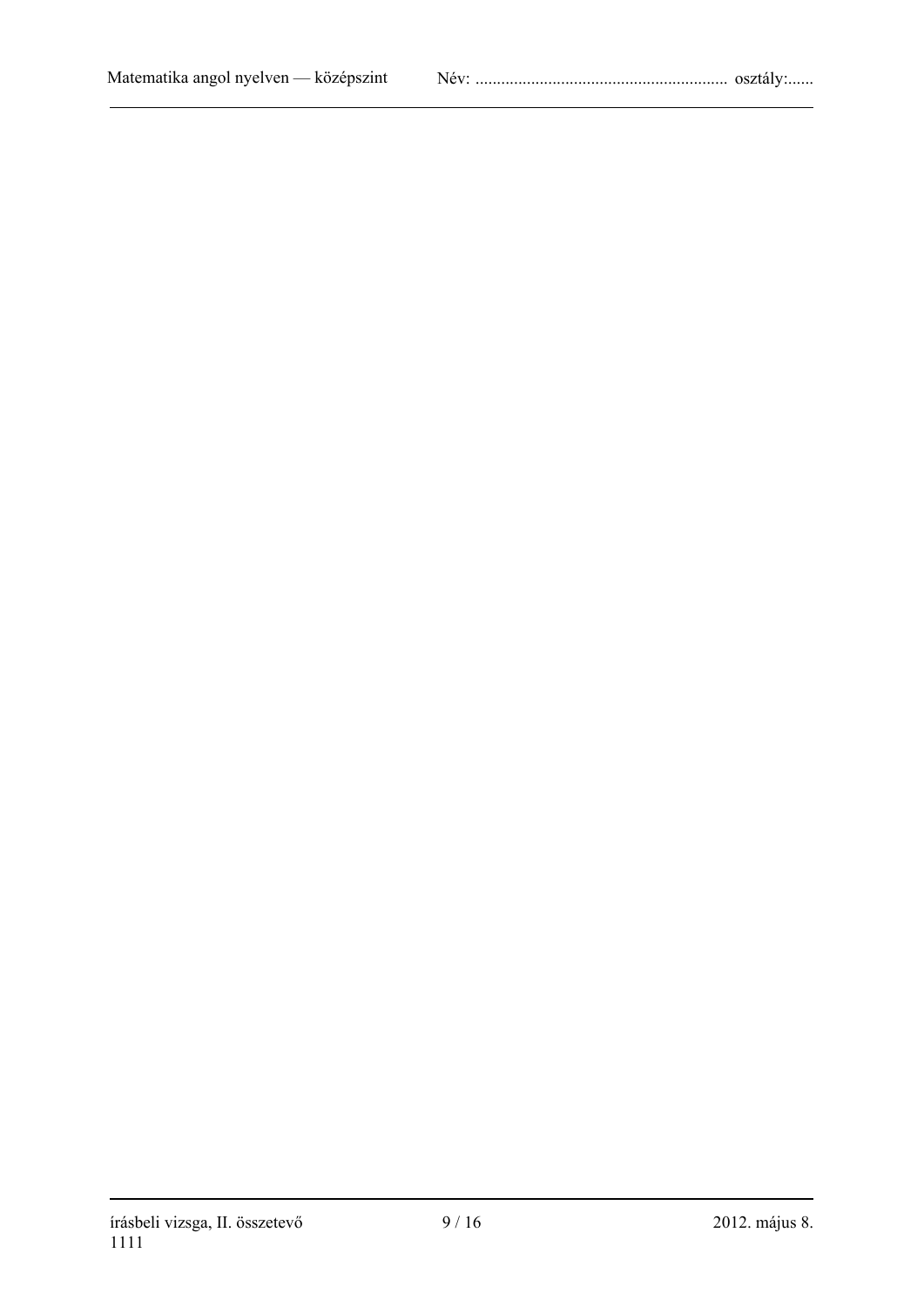### **B**

### **You are required to solve any two out of the problems 16 to 18. Write the number of the problem NOT selected in the blank square on page 3.**

- **16.** Teams A and B are the national teams of chess players of two countries. They are training together for the world tournament. During the first week of the training, each national team play a round robin, that is, every player plays a game against every other player in the same team. Team A consists of 7 players, team B plays 55 games altogether.
	- **a)** How many games are played in team A, and how many members does team B have?

During the second week, each of 6 selected members of team A opposes each of 8 members of team B once.

**b**) How many games are played during the second week altogether?

At the end of the training, four identical gifts are given to players selected at random from all participants of the training. Each player may only get at most one gift.

**c)** What is the probability that one gift is received by a member of team A and three are received by members of team B?

| a)         | 7 points  |  |
|------------|-----------|--|
| b)         | 3 points  |  |
| c)         | 7 points  |  |
| <b>T.:</b> | 17 points |  |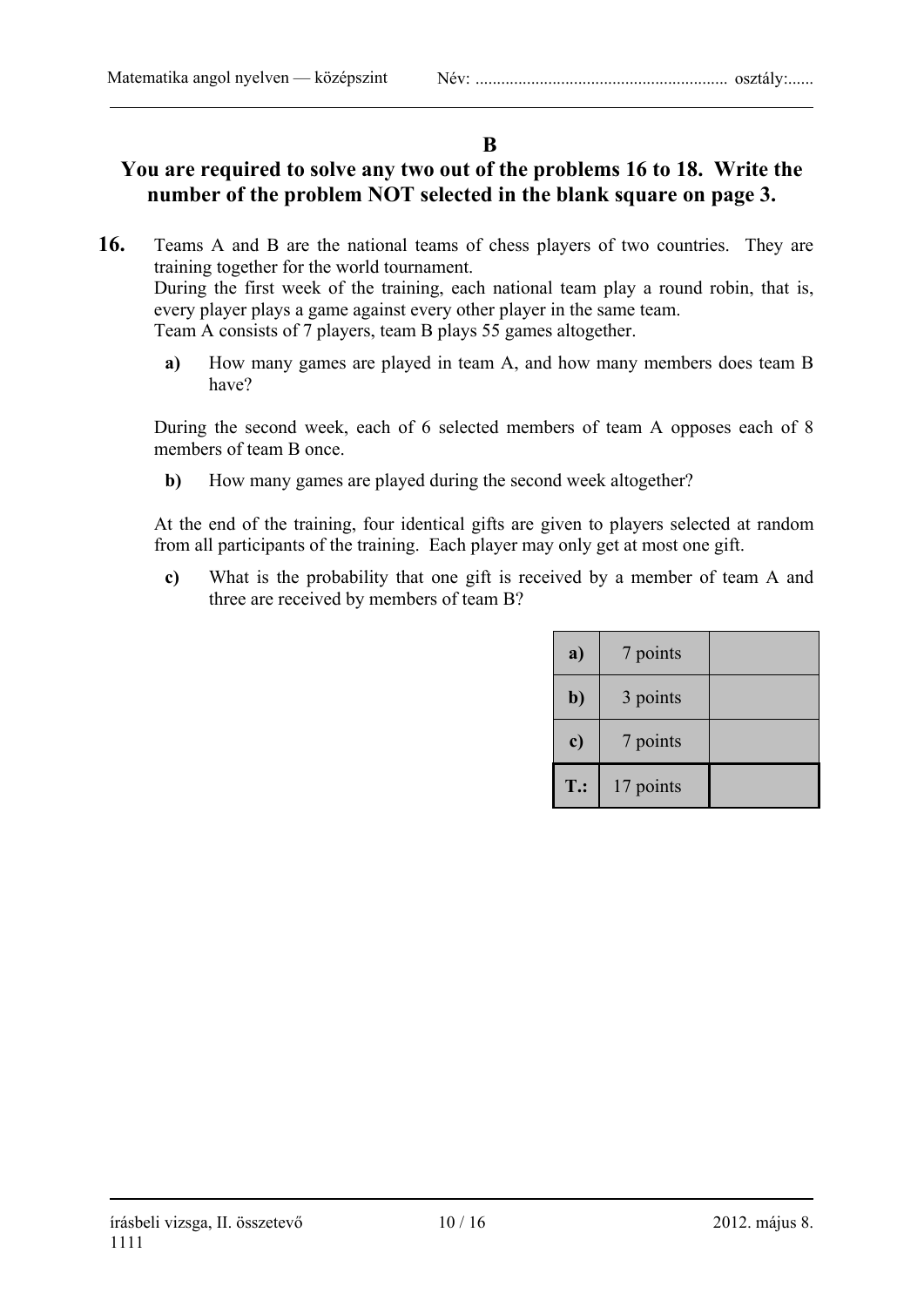| Matematika angol nyelven — középszint |  |  |
|---------------------------------------|--|--|
|---------------------------------------|--|--|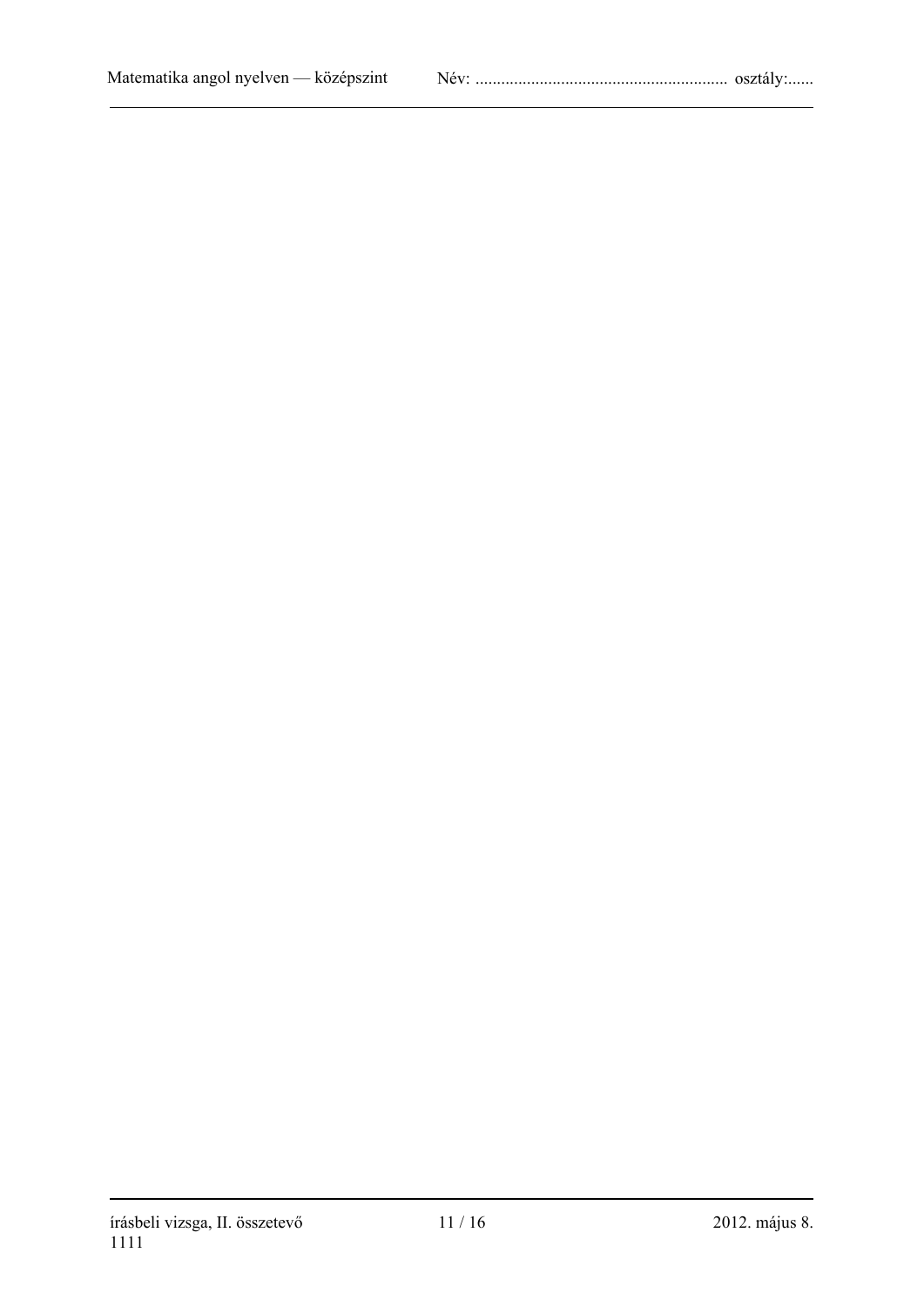### **You are required to solve any two out of the problems 16 to 18. Write the number of the problem NOT selected in the blank square on page 3.**

#### **17.**

- **a)** Solve the following equation on the set of real numbers.  $\lg (2x-1) + \lg (2x-3) = \lg 8$
- **b**) An angle *x* of a triangle satisfies the equation  $4\cos^2 x 8\cos x 5 = 0$ . Find the angle *x*.
- **c)** Solve the following equation on the set of real numbers.  $4y - 5 = 8\sqrt{y}$
- **d)** Seven different real numbers are given. One of them is a solution of the equation in question **c)**. The numbers are listed in some order. How many possible orders of the given numbers are there in which the number from **c)** stands in the middle position?

| a)         | 6 points  |  |
|------------|-----------|--|
| b)         | 4 points  |  |
| c)         | 4 points  |  |
| d)         | 3 points  |  |
| <b>T.:</b> | 17 points |  |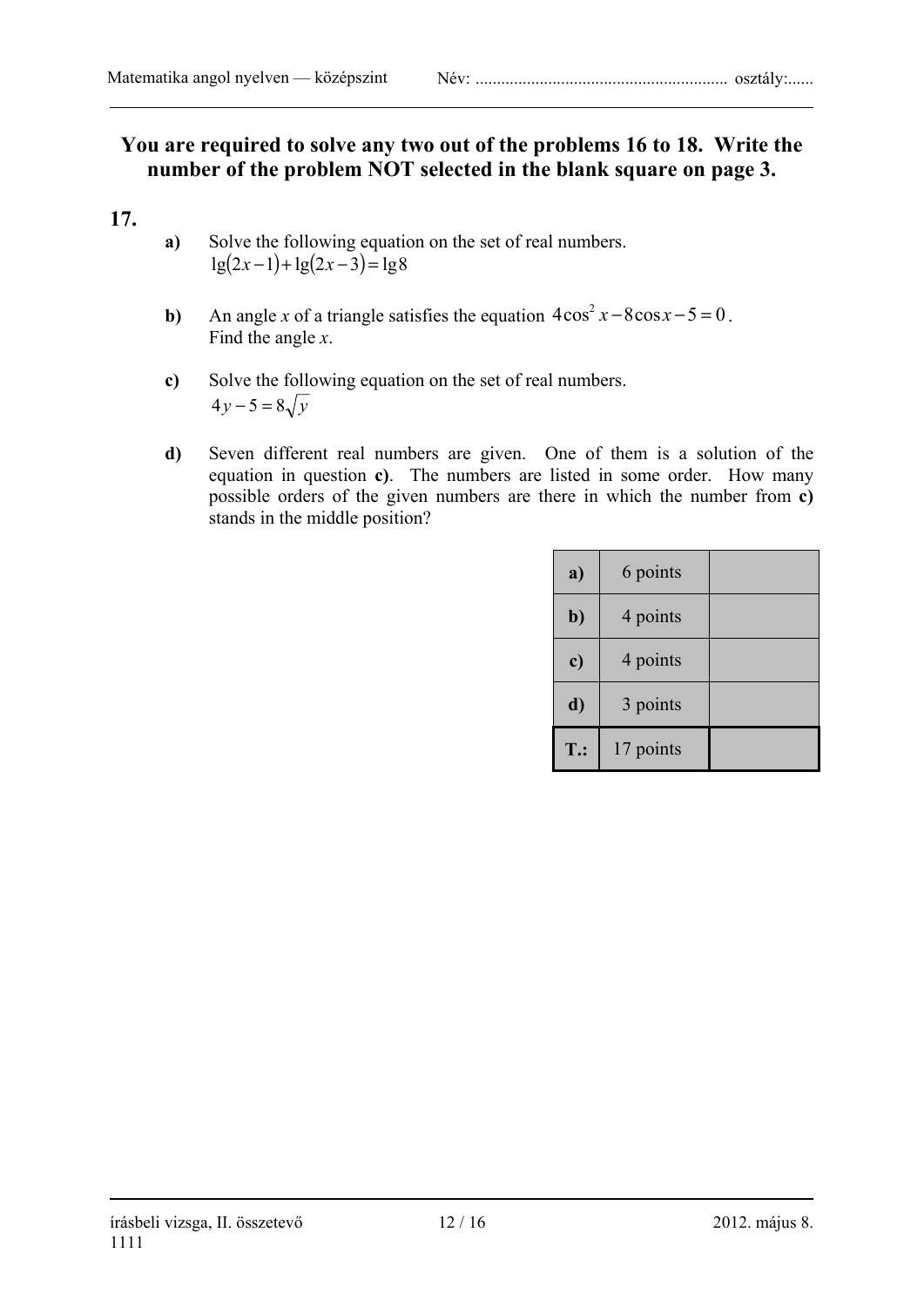| Matematika angol nyelven — középszint |  |  |
|---------------------------------------|--|--|
|---------------------------------------|--|--|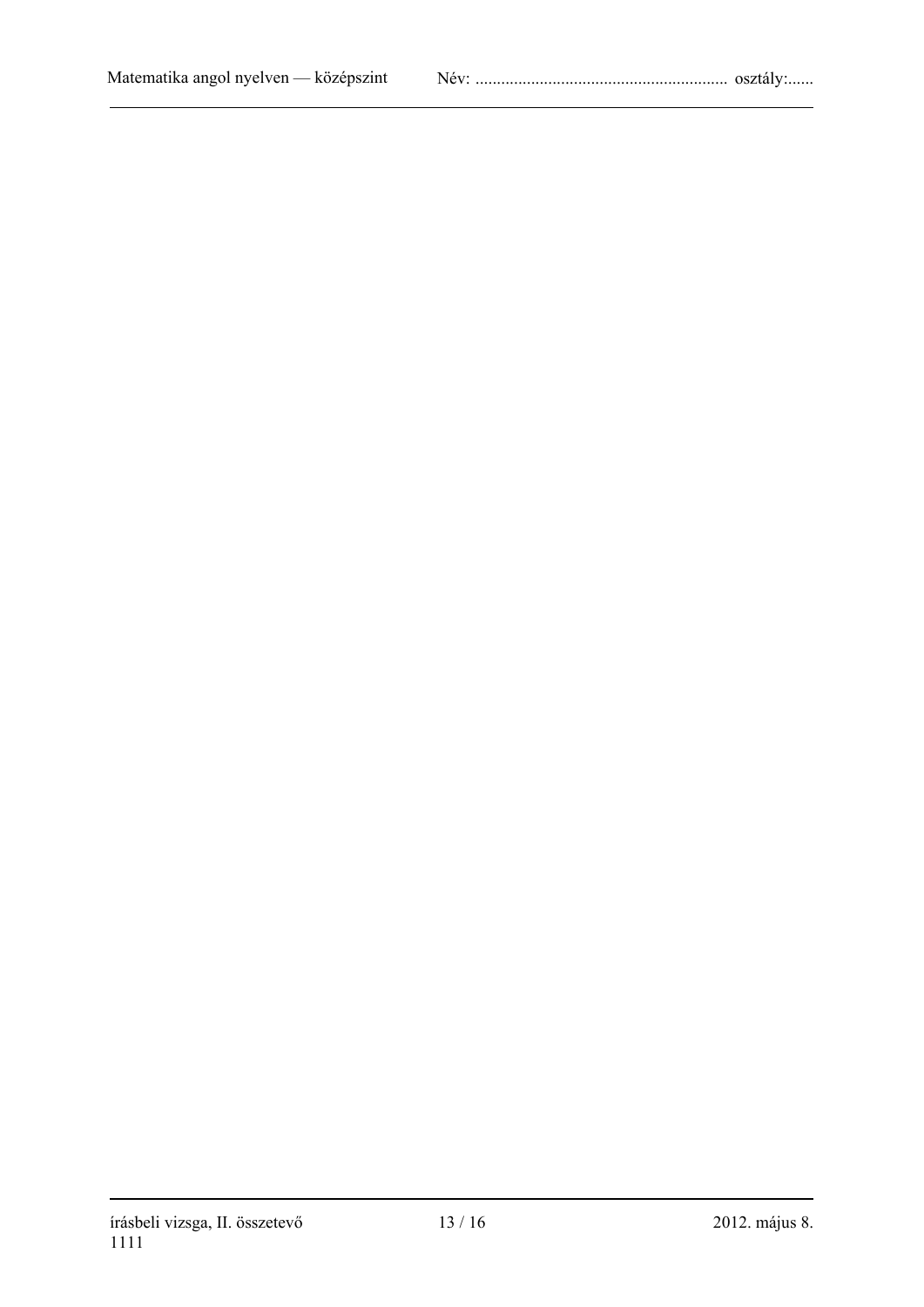### **You are required to solve any two out of the problems 16 to 18. Write the number of the problem NOT selected in the blank square on page 3.**

- **18.** The middle part of a water tank is a right circular cylinder of inner diameter 6 m and height 8 m. The lower part of the tank is a hemisphere, and the upper part is a right circular cone. The height of the cone is 3 m. The water tank is standing in a vertical position, a longitudinal section through its axis of rotation is shown below.
	- **a)** The entire interior surface is to be repaired. Calculate the area in square metres that needs to be coated with waterproof material.
	- **b)** The tank is filled with water up to 85% of its total height. Find the volume of the water in cubic metres. Ignore the thickness of the waterproof coating.

Round your answers to the nearest whole number.



| a)           | 6 points  |  |
|--------------|-----------|--|
| $\mathbf{b}$ | 11 points |  |
| $T$ .:       | 17 points |  |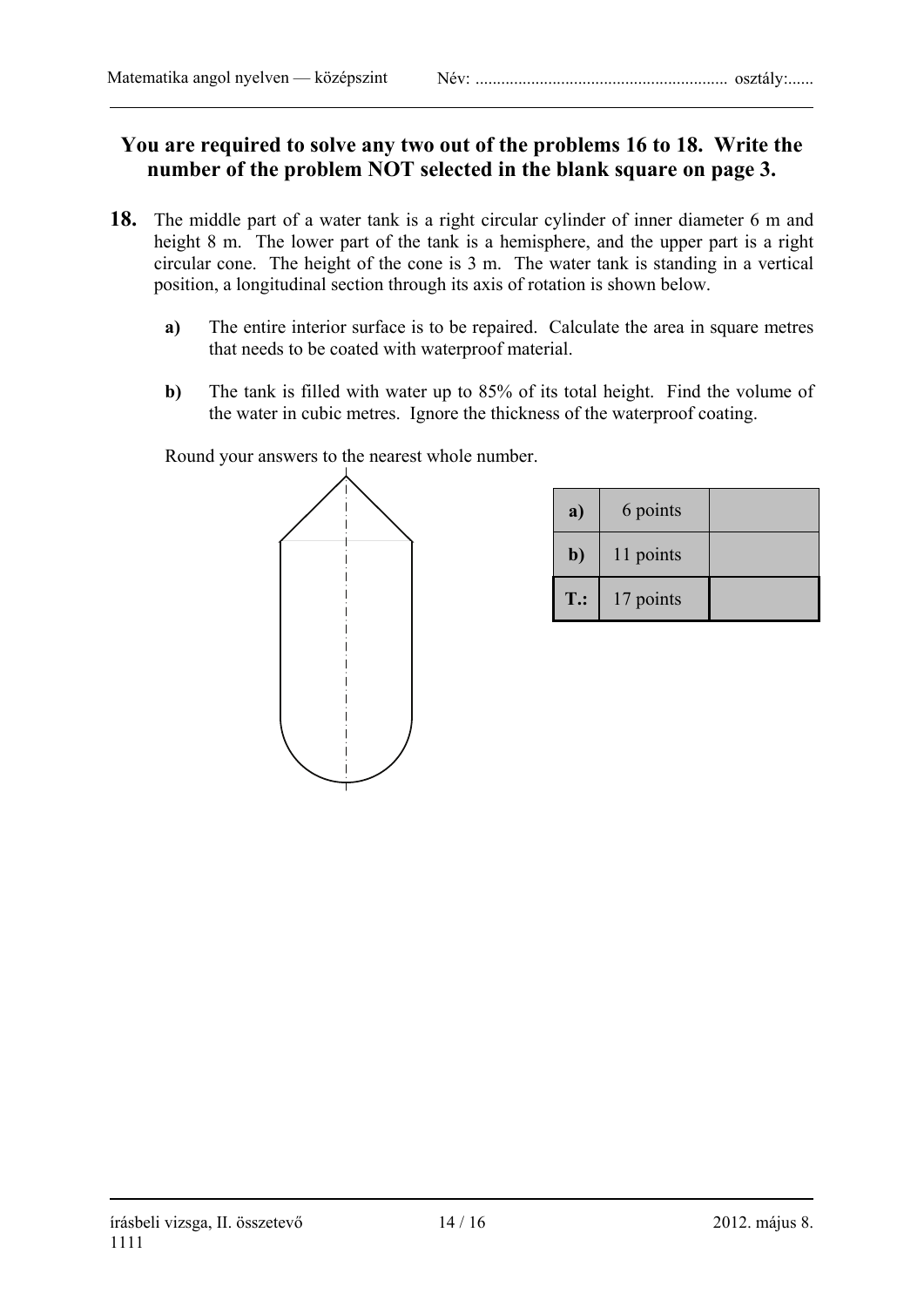| Matematika angol nyelven — középszint |  |  |
|---------------------------------------|--|--|
|---------------------------------------|--|--|